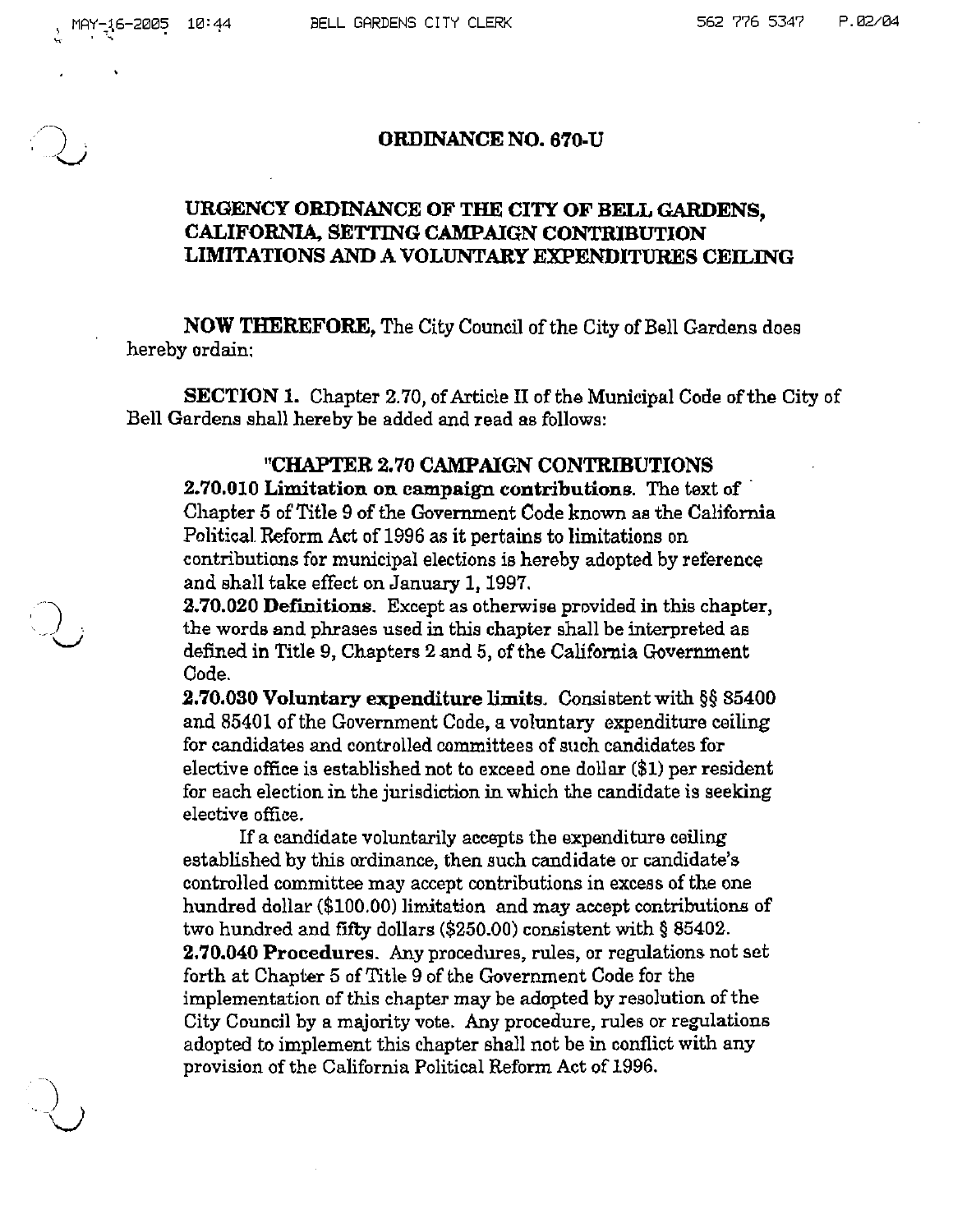**SECTION 2.** This Ordinance is an Urgency Ordinance enacted pursuant to California Government Code Sections 36934 and 36937. As such, this Ordinance will become effective immediately upon adoption. The City Council of the City of Bell Gardens hereby finds that there is a current and immediate threat to the public peace, health, and safety in that the California Political Reform Act of 1996 will not become effective as state law until January 1, 1997. Because of this delay, individuals and interests groups may accelerate campaign fundraising and expenditures in order to gain an advantage prior to the law going into effect. Such an acceleration of fundraising is not consistent with the goals of the California Political Reform Act of 1996 which sought to reduce the influence of large contributor with a specific financial stake in matters before the City government. As such, there is a current and immediate threat to the public peace, health, and safety in that the goals and objective of the Political Reform Act of 1996 will be defeated without the immediate imposition of campaign limitations and a voluntary spending ceiling.

**SECTION 3.** The City Council declares that it would have passed this Ordinance sentence by sentence, paragraph by paragraph, and section by section, and does hereby declare that the provisions of this Ordinance are severable, and if, for any reason, any sentence, paragraph or section of this Ordinance shall be held invalid, such decision shall not affect the validity of the remaining parts of this Ordinance.

**SECTION 4.** This Ordinance shall require a 415th vote of the City Council for adoption. If adopted, it shall take effect immediately upon adoption.

 $(b)(1)$ 

PASSED, APPROVED, AND ADOPTED this 16<sup>th</sup> day of December, 1996.

**ATTESTS**  $(b)(1)$ Ronald L. Hart, City Clerk

Rodolfo "Rúdy" García, Mayor

#### **APPROVED AS TO FORM:**

 $(b)(1)$ 

. Arnoldo Beltran, City Attorney